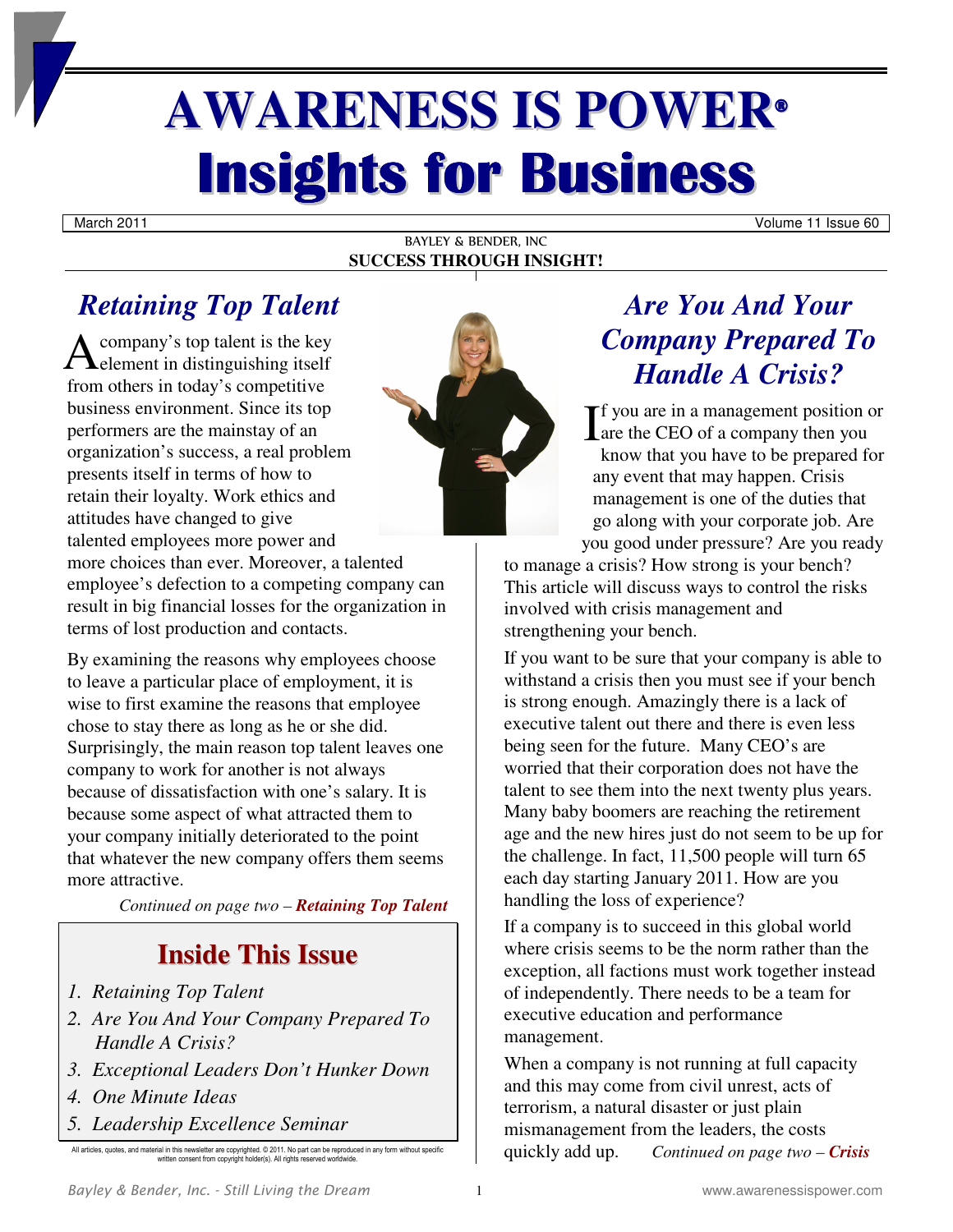## *Continued from page one – Retaining Top Talent*

Direct management problems can often be the cause of a talented employee's departure from a company. Something as seemingly trite as differences in working styles can cause breakdowns in communication and result in job dissatisfaction. This problem can be solved by training managers to be on the lookout for these types of problems and by giving them special skills needed to resolve minor conflicts without unwanted backlashes. Managers should be made aware that retention needs to rank high in their list of priorities and that they should pay heed to it at all times. Sadly, many managers only consider retention when they are given notice that someone

has decided to leave the company.

Showing a company's talented employees that they are appreciated is one of the best ways to cause them to show loyalty to your company. Whenever possible, reward



employees for jobs well done: whether monetarily or by some type of widespread recognition. Mention outstanding work accomplishments in meetings and newsletters and let these valuable employees know their performance within your organization has not gone unnoticed.

Recent studies have shown that human resource and senior managers play a huge role in the retention of a company's top performers. More than ever, emphasis should be placed on their being able to balance the needs of the top performers within the confines of the company's needs as an organization. The rules have changed from the old days when employees committed to their jobs for a lifetime and today's management teams should be specifically trained to put this on the forefront of their minds in order to compete in today's more aggressive work environment.

*If you have any questions about retaining talent in your organization, contact us today!* 

~ Written specifically for us by our associate Gary Sorrell, Sorrell Associates, LLC. Copyright protected worldwide.

*"The only way to avoid failure is to never try anything new." ~ Unknown* 

## *Continued from page one – Crisis*

If a company is not able to operate fully, their stock prices may plummet and the firm could find themselves on the brink of bankruptcy. That is why it is up to you to try and mitigate these circumstances if they occur, and to be proactive as to avoid it all together.

The key to any successful campaign strategy that is going to succeed is through advanced planning. Worst case scenarios such as a key employee being lost should be thought through and the way to remedy the situation should be discussed. Crises are not often planned for and it is sometimes difficult to convince your other team leaders that this is important and may occur. One must always prepare, prepare, prepare.

The first order of business is to already have a crisis management team in place. These team members should all have different skills that they bring to the table. They must be able to effectively work together under pressure. There must be a team leader that all of the other members respect. Look at your roster of employees in key positions and see who you feel would be a good fit.

Next, carry out a SWOT analysis. What are the company's and the team's strengths? What are their weaknesses that must be worked out before a true crisis hits the company? Do you see opportunities in the future? Sometimes it's a good idea to have an outside expert audit your business. They often are able to see clearly what someone standing in the trenches cannot.

You then will want to identify any possible threats. Could your company handle a potential hostile takeover bid? Is your IT server running at full capacity?

Finally, what can you do to minimize the risks to your company? Can you get better firewalls and a back-up system? Are there safety protocols in effect when employees travel with sensitive information or to high risk countries?

In closing, if you want your company to succeed into the  $21<sup>st</sup>$  century and beyond you must be willing to recruit and train new leaders. These leaders must be willing to work together. There must be team leaders that stand out and are willing to lead the others in times of crisis and in times of peace.♦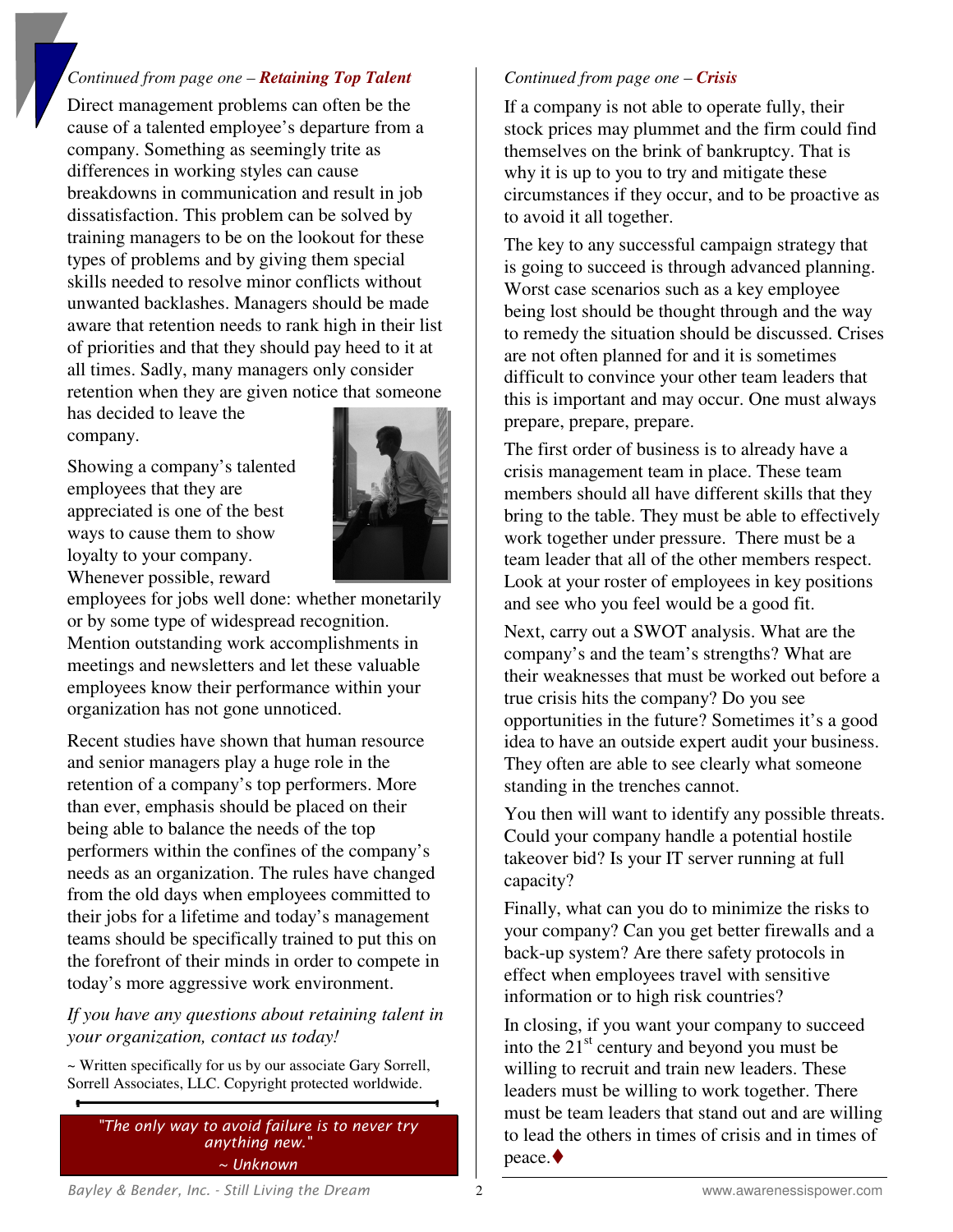# *Exceptional Leaders Don't Hunker Down*

When times are tough, there is a temptation to hide out in order to avoid the shame of things not going well. Ego can be tied to avoid the shame of things not going well. Ego can be tied to one's job responsibility and most of us don't do shame well. Hiding might mean focusing on just the numbers and internal dynamics that must be managed during financial difficulties. One's head is down and concentrating with a short term focus.

Exceptional leaders know that they must expand their horizon and engage all stakeholders in tough times. Connecting stakeholders to the longer term vision of new possibilities inspires them to support tough decisions and critical goals.



This means having constructive conversations with vendors when payables are extended; keeping employees abreast of the truth of the situation; managing the relationship with customers and attaining new customers, as well as regularly communicating and negotiating with bankers and equity shareholders.

When this is done and everyone is aware of the realities and initiatives being taken, exceptional leaders will have the greatest chance of prevailing during difficult times

# *Thought Provoker*

- In what ways might you be hunkered down?
- Have you cut back on marketing rather than looking at the longer term?
- Are vendors and suppliers fully apprised of your situation so that accommodations might be negotiated?
- Are employees inspired to stay the course?
- Are you out and about or are you in your office a lot?
- Are your bankers being kept fully up to date so that they can help?
- Does the board and shareholders know what is going on and what your plans are to address challenges?

# *Exceptional leaders don't hunker down in tough times. They are present and accessible.*

 $\sim$  Copyright protected by author Bruce M. Anderson. Reprinted with permission from Thinking Partners Inc.713-882-5285

# **Food For Thought –**



#### **The Simple, 'new' carb rule: If it's white, don't bite**

"Bad" carbs are generally white in color. Think: Sugar, white flour, white bread. If you avoid "bad" carbs you may reduce your risk of type 2 diabetes, heart disease and weight gain.

"Good" carbs come from fruits, vegetables, and whole grains. Eat "good" carbs to keep your cholesterol level healthy…your blood pressure and blood sugar stable…and excess pounds off.



# **Help Employees Succeed**

Save yourself – and your organization – a lot of wasted time and energy by making sure employees don't fail for any of these reasons:

• **They aren't** sure what the job is

• **They don't** know how to do the job

• **A person** or situation interferes with employees' ability to do the job.

Source: 13 Fatal Errors Managers Make and How You Can Avoid Them, by Steven W. Brown, Quality Resources, 902 Broadway, New York, NY

**Cut excess** from your writing with a word search for "and." If "and" links two nouns, verbs or modifiers, question if you really need both. Examples: "background and experience," "grow and expand," "each and every."

Source: Freelance Writer's Report, CNW Publishing, P.O. Box A, North Stratford, NH 03590

*"Give me somewhere to stand, and I will move the earth." ~Archimedes* 

Don't miss next month's issue. Subscribe now!

## AWARENESS IS POWER®  *Insights for Business*

2024 Powder Mill Rd Silver Spring, MD 20903

> Tel: 301-439-8317 E-mail: aip@awarenessispower.com

Visit Our Web Site at: www.awarenessispower.com

12 Issues For Only \$97